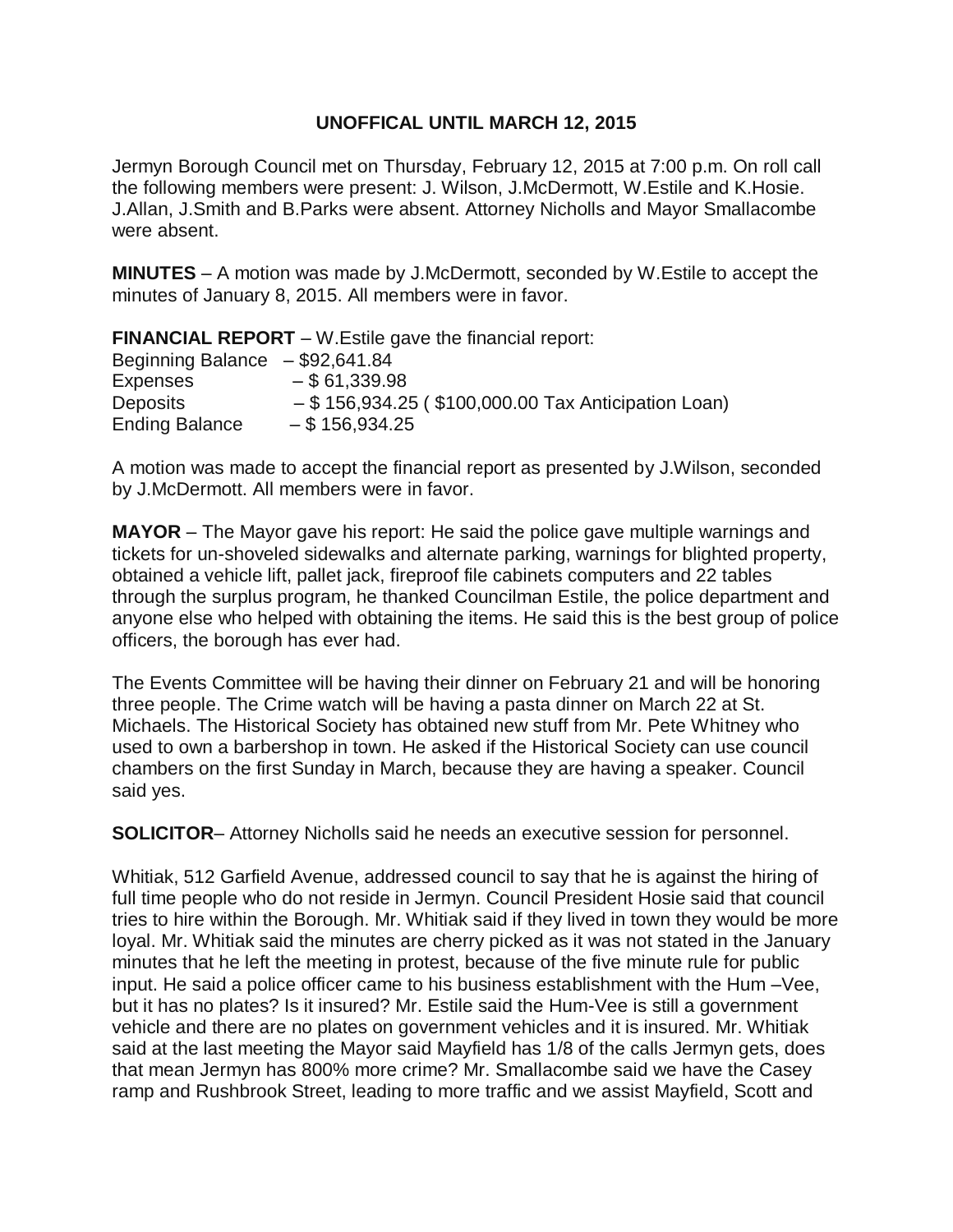Archbald. Mr. Whitiak approached council showing them pictures on his phone about the water issue in front of his house. Mr. Estile said we have obtained a tar buggy and in the spring we can address the problem. Mr. Whitiak stated that he still has a water problem after 14 years, it took Mr. Celli 14 months to get his problem solved but council passed the 5 minute rule in six weeks. It was explained that the Boroughs Rules of Order have been in place for years to be used when needed, this Council did not pass the Rules of Order. Mr. Whitiak felt the 5 minute rule is directed at Mr. Celli and himself. He asked why Council would enforce it. Mrs. Hosie said residents that were at a council meeting complained about the length of Public Input. Mrs. Wilson told Mr. Whitiak it was not his talking, he should keep the topic relevant and not get personal. Mr. Whitiak again expressed his displeasure with the 5 minute rule.

Floyd Celli, 642 Washington Avenue addressed Council concerning the surface water coming from his sidewalks. Attorney Nicholls said surface water is not the Borough's responsibility. Mr. Celli asked if the slop could be cleaned off Washington Avenue. Mr. Cellie said he got his permit, being pro-active, what has the borough done for him? Mr. Estile said didn't the Borough just do work on your alley? Mr. Celli said it is not his alley. Mr. Estile said no one else complained.

R.Chase, 257 Hudson Street, reported that the Artisan Fire Company will be serving potato pancakes on February 18<sup>th</sup>. The Artisan will also be hosting a Hunter Safety Education Class on March 22.

**FINANCE**– A motion was made to pay invoices in the amount of \$3,903.62 by J.McDermott, seconded by J.Wilson. All members were in favor.

**ZONING OFFICER**– Mr. Chase informed council that a storage facility was being built at the site of the former Chinese Restaurant and he had to shut the construction down, the owner obtained a zoning permit, but he has to obtain a building permit. Mr. Chase said he received a letter from a resident complaining about a neighbor running a business on Hudson Street. He said he investigated the matter and the neighbor is not running a business and sent a certified letter to the complaining person, explaining.

**HERITAGE BIKE TOUR** –A motion was made by J.Wilson, seconded by W.Estile to allow the Hertitage Bike Tour come through Jermyn and giving the secretary permission to write a letter, allowing it. All members were in favor.

**ARTISAN FIRE COMPANY REQUEST** – A motion was made by W.Estile, seconded by J.Wilson to allow the Artisan Fire Company to use the plug on the street light for their sign promoting their fish dinner and other functions. All members were in favor.

**HISTORICAL SOCIETY** – Attorney Nicholls said he has reviewed the correspondence from the Historical Society and has a few corrections:

1. Must be specific what area of the building they will be using.

2. Cannot have a forever clause.